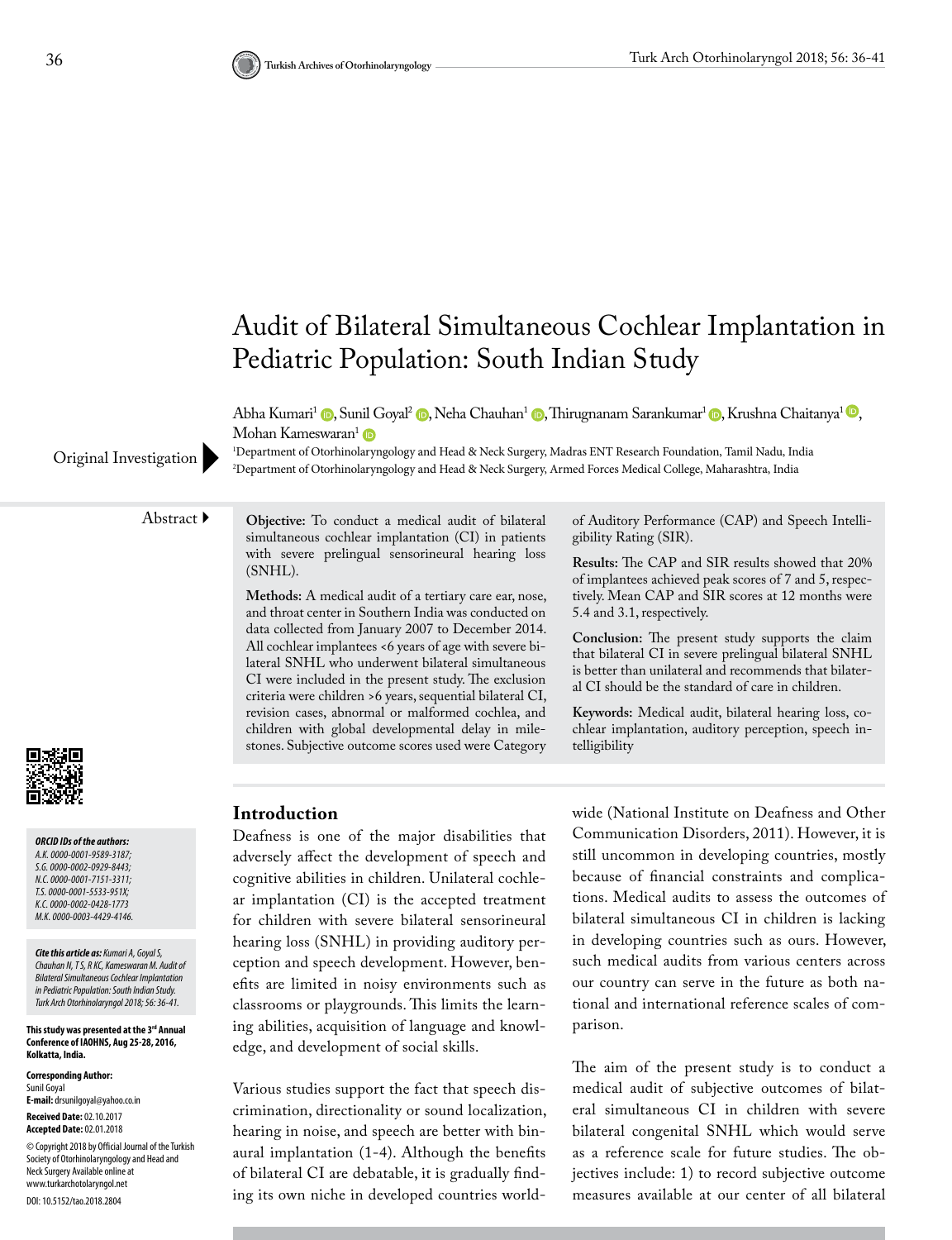simultaneous CIs, 2) to record complications requiring cochlear reimplantation, and 3) to compare subjective outcomes with unilateral CI.

# **Methods**

A medical audit of a tertiary care ear, nose, and throat research and referral center in Southern India was conducted from January 2007 to December 2014. Informed consent was obtained from all the patients and the approval of the Institutional research ethics board was also obtained. Data were collected from our medical records department.

All children with severe bilateral SNHL who underwent bilateral simultaneous CI were included in the audit. The inclusion criteria comprised children <6 years of age. The exclusion criteria were children >6 years, sequential bilateral CI, revision cases, abnormal or malformed cochlea, and children with global developmental delay (delayed motor and communication milestones with lower intellectual function) to reduce bias in outcome measurements. All our implantees underwent CI using United States Food and Drug Administration approved cochlear implants.

Category of Auditory Performance (CAP) and Speech Intelligibility Rating (SIR) were used to record the subjective outcomes in implanted children at our center. CAP is a hierarchical scale of auditory perceptive ability ranging from 0 (i.e., no awareness of environmental sounds) to 7 (i.e., can use the telephone with a familiar talker). It is a measure of supraliminal performance denoting auditory performance in daily life (5, 6). On the other hand, SIR is used to qualitatively quantify speech intelligibility in day-to-day real-life situations. It consists of five performance categories ranging from "pre recognizable words in spoken language" to "connected speech is intelligible to all listeners" (7).

The secondary objective is to study the complications requiring cochlear reimplantation in bilateral CI and compare with available literature. However, measures such as sound localization, speech recognition in quiet and background noise, parental perception, and quality of life were not included in the audit as these data were not recorded at our center and hence not available.

Third, to compare the subjective outcome of bilateral simultaneous CI with unilateral CI at our center, appropriate age- and sex-matched unilateral CIs performed at our center during the study period were included. The exclusion criteria were unilateral cochlear implantees with abnormal or malformed cochlea and implantees with global developmental and revision cases to reduce bias in outcome measurements. In patients with severe congenital bilateral to profound hearing loss undergoing unilateral CI, the choice of ear for surgery at our center is decided based on anatomy, hearing levels of both ears, and the handedness of the patient. The ear with normal anatomy is given preference over the ear with abnormal radiologically detected inner ear or cochleovestibular nerve anatomy. In case the inner ear anatomy is normal in both ears, the ear with a slightly better hearing is given preference. If both the ears are equally worse with normal inner ear anatomy, then the individual is implanted on the side of his handedness as this would make the handling of the cochlear implant by the child easier.

Age and sex-matched bilateral CIs were compared with unilateral CI with respect to their subjective outcomes (CAP score and SIR rating) using Mann-Whitney U test (non parametric tests because of small sample size and non parametric data) and Statistical Package for the Social Sciences (SPSS) version 20.0 (IBM Corp.; Armonk, NY, USA).

# **Results**

The total number of patients who underwent CI at our institution during the study period was 632 out of which only 28 patients (4.43% of total CI) had bilateral (sequential or simultaneous) CI. At our center, CI is performed under two broad categories: 1) Tamil Nadu Chief Minister Health Insurance Scheme, under which unilateral CIs were done for all children under 6 years of age and 2) private patients. All private patients are appropriately counseled and explained about the difference between unilateral and bilateral cochlear implants with emphasis on benefits and cost involved, unless it is not indicated because of anatomical anomalies. All 28 patients who underwent bilateral cochlear implants were private patients who could afford the cost of two implants.

Among the 28 bilateral CIs, only six had sequential CI and the remaining 22 had simultaneous CI. Of the 22 bilateral simultaneous CI, 18 patients were <6 years of age and the remaining 4 were >6 years of age and were excluded from the audit. Of the 18 patients, three had a history of global developmental delay (delayed motor and communication milestones with lower intellectual function) and were again excluded from data collected to reduce bias. Thus, we had data of 15 patients with bilateral simultaneous CI available for audit. The male:female ratio was 8:7. The mean age at CI was 2.27 years with 12 implantees (80%) <3 years of age and three implantees (20%) between 3 and 6 years of age. All 15 patients had normal inner ear and cochleovestibular nerve anatomies.

The mean CAP scores were 3, 4, and 5.53 at 3, 6, and 12 months, respectively. The mean SIR ratings were 1.67, 2.00, and 3.13 at 3, 6, and 12 months, respectively. Results of CAP score showed that 20% (3 out of 15) of implantees achieved a score of category 7 (use of telephone with known listener) and 46.6% (7 out of 15) achieved a score of category 6 (understanding of conversation without lip reading) or more at 12 months. This was also evident with SIR with 20% (3 out of 15) achieving a score of 5 (connected speech is intelligible to all listeners and child is understood easily in everyday con-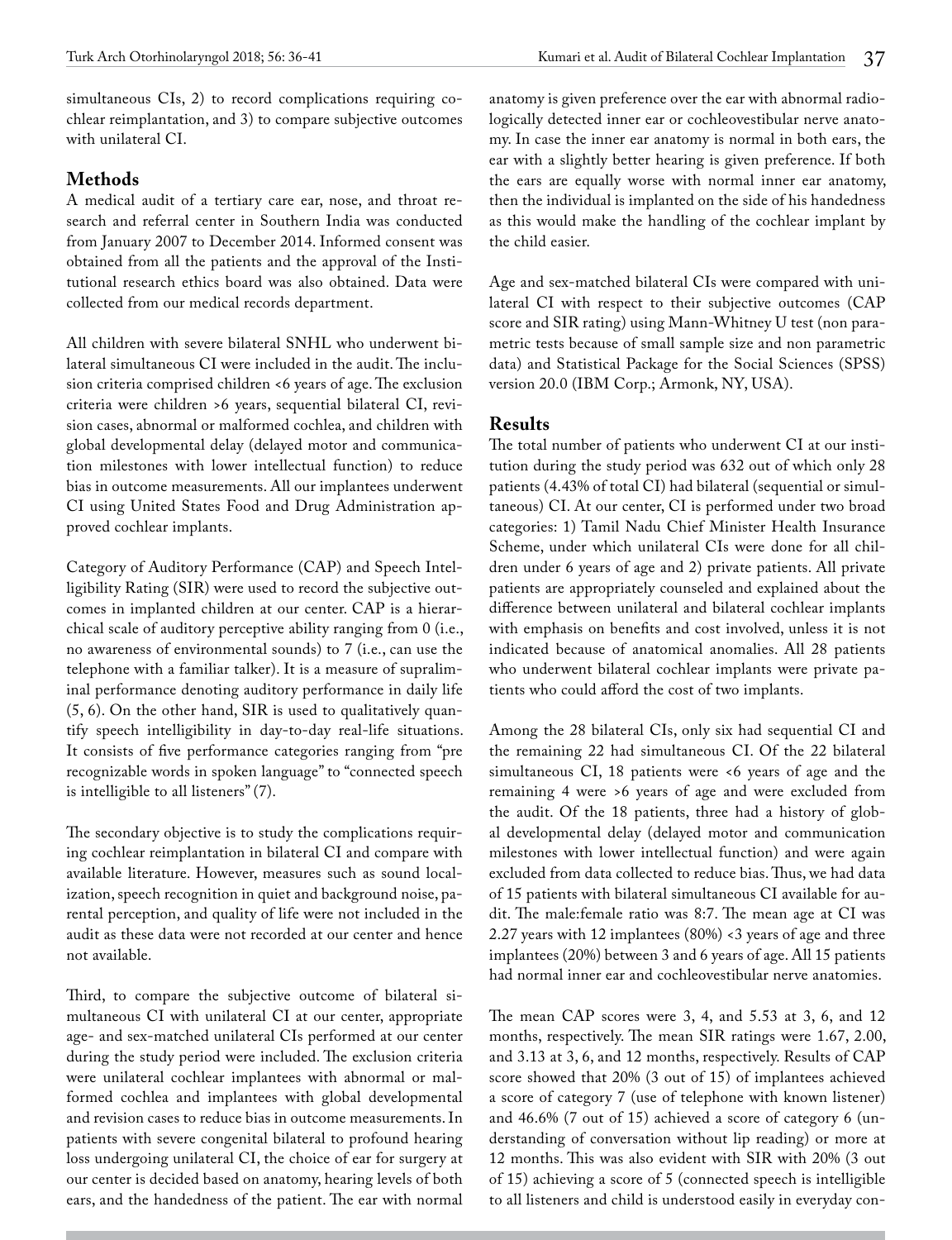texts) and 53.3% (8 out of 15) of children achieving a score of 4 (connected speech is intelligible to a listener who has little experience of a deaf person's speech) or more at 12 months of implant age. Details are as shown in Table 1.

Overall, there were two cases (2 ears out of the 30 ears, 6.67%) that required cochlear reimplantation, both having unilateral hard failure of the device, one after 3 years and the other after 10 years. Among the unilateral implantees (604 ears during the study period), a total of 22 ears (3.64%) had revision CI surgery. The most common cause was device failure (59.1%) followed by surgical site infection, middle ear infection, and electrode array malposition and extrusion. The other causes for cochlear reimplantation such as surgical site infection, electrode array extrusion or malposition, and middle ear disease were not present among the bilateral implantees. Details are shown in Table 2.

Age- and sex-matched bilateral CIs were compared with unilateral CI with respect to their subjective outcomes (CAP and SIR) as shown in Table 3. In view of small sample size and nonparametric data, Mann-Whitney U test was performed for

**Table 1.** List of patients implanted with bilateral CI. Subjective outcomes of the bilateral simultaneous cochlear implantees at 3, 6, and 12 months and mean scores

|                       | Age at CI in years/sex | Subjective outcome scores |                                 |                |                               |                |                |  |  |
|-----------------------|------------------------|---------------------------|---------------------------------|----------------|-------------------------------|----------------|----------------|--|--|
| Patient serial number |                        |                           | Category of auditory perception |                | Speech intelligibility rating |                |                |  |  |
|                       |                        | 3 months                  | 6 months                        | 12 months      | 3 months                      | 6 months       | 12 months      |  |  |
| $\mathbf{1}$          | $1.3/M$                | $\sqrt{3}$                | $\overline{4}$                  | 5              | $\boldsymbol{2}$              | $\overline{c}$ | $\overline{4}$ |  |  |
| 2                     | 2/F                    | 3                         | $\overline{4}$                  | 6              | $\mathbf{1}$                  | $\mathbf{1}$   | 2              |  |  |
| 3                     | $6/M$                  | 4                         | 6                               | 7              | 3                             | $\overline{4}$ | 5              |  |  |
| 4                     | 4/F                    | $\overline{c}$            | 3                               | 5              | 1                             | 1              | 1              |  |  |
| 5                     | $1.17/M$               | $\mathbf{1}$              | 2                               | $\overline{4}$ | $\mathbf{1}$                  | $\mathbf{1}$   | $\mathbf{1}$   |  |  |
| 6                     | 1.41/M                 | 2                         | 3                               | 5              | $\mathbf{1}$                  | $\mathbf{1}$   | 2              |  |  |
| $\overline{7}$        | 2.5/M                  | $\boldsymbol{2}$          | 3                               | 6              | $\mathbf{1}$                  | 3              | 5              |  |  |
| $\,8\,$               | 1/M                    | $\mathfrak{Z}$            | $\overline{4}$                  | $\sqrt{5}$     | $\overline{2}$                | $\overline{2}$ | $\overline{4}$ |  |  |
| 9                     | 3.41/M                 | 3                         | 3                               | $\sqrt{5}$     | $\mathbf{1}$                  | $\mathbf{1}$   | $\overline{2}$ |  |  |
| $10\,$                | 1.75/M                 | 4                         | 5                               | 6              | $\overline{2}$                | 3              | 4              |  |  |
| 11                    | 1.25/F                 | 2                         | $\overline{4}$                  | 5              | $\mathbf{1}$                  | $\mathbf{1}$   | 2              |  |  |
| 12                    | 3/F                    | 4                         | $\overline{4}$                  | 6              | $\mathbf{1}$                  | $\mathbf{1}$   | $\overline{4}$ |  |  |
| 13                    | 2.66/F                 | 4                         | 5                               | $\overline{7}$ | 2                             | 3              | $\overline{4}$ |  |  |
| 14                    | 1.33/F                 | 2                         | 3                               | $\overline{4}$ | $\mathbf{1}$                  | $\mathbf{1}$   | 2              |  |  |
| 15                    | 1.25/F                 | 6                         | $\overline{7}$                  | $\overline{7}$ | 5                             | 5              | 5              |  |  |
| Mean                  | 2.27                   | 3                         | 4                               | 5.53           | 1.67                          | 2.00           | 3.13           |  |  |

CAP: category of auditory performance; CI: cochlear implantation; SIR: speech intelligibility rating

**Table 2.** Etiology of cochlear implant failures and reimplantation among cochlear implantee at our center

|                                                      | Etiology       |                |                   |                    |                      |                     |              |            |
|------------------------------------------------------|----------------|----------------|-------------------|--------------------|----------------------|---------------------|--------------|------------|
|                                                      | Device failure |                | Surgical          | Electrode          | Electrode            | Middle ear disease  |              |            |
|                                                      | Hard failure   | Soft failure   | site<br>infection | array<br>extrusion | array<br>malposition | Active squamous COM | Infection    | Total      |
| Unilateral CI (n=604 ears)                           | 11             | 2              | 4                 |                    | 2                    |                     |              | 22 (3.64%) |
| Bilateral simultaneous CI<br>$(n=30 \text{ cars})$   | 2              | $\mathbf{0}$   | $\mathbf{0}$      | $\mathbf{0}$       | $\mathbf{0}$         | $\mathbf{0}$        | $\mathbf{0}$ | 2(6.67%)   |
| Total                                                | 13             | $\overline{2}$ | 4                 | 1.                 | 2                    |                     |              | 24         |
| CI: cochlear implantation; COM: chronic otitis media |                |                |                   |                    |                      |                     |              |            |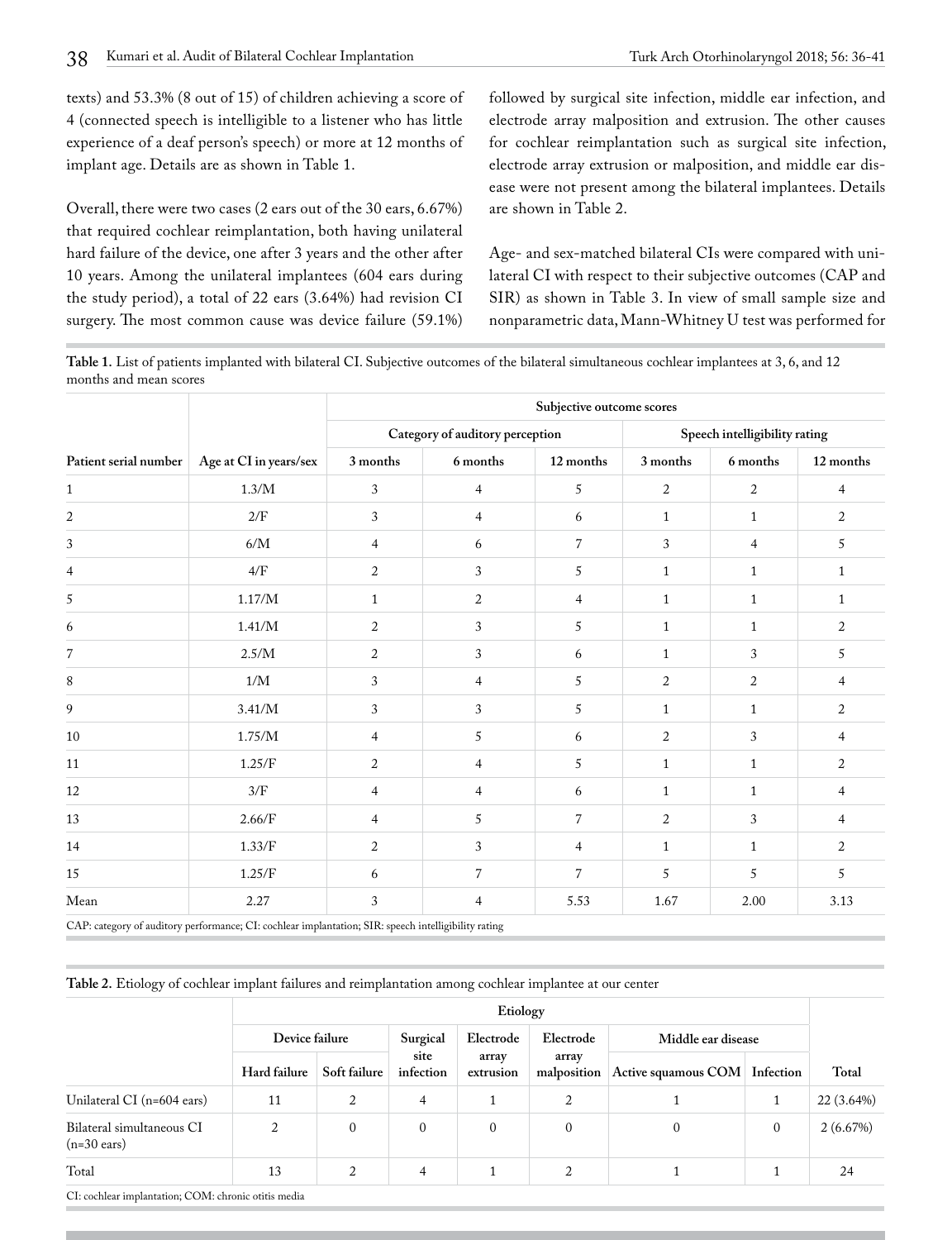|                                                                                                      |          |          | Categroy of auditory perception (CAP) mean score | Speech intelligibility rating (SIR) mean score |          |           |  |  |
|------------------------------------------------------------------------------------------------------|----------|----------|--------------------------------------------------|------------------------------------------------|----------|-----------|--|--|
| Subjective outcome measures                                                                          | 3 months | 6 months | 12 months                                        | 3 months                                       | 6 months | 12 months |  |  |
| Bilateral CI                                                                                         |          | 4        | 5.53                                             | 1.67                                           | 2.00     | 3.13      |  |  |
| Unilateral CI                                                                                        | 2.06     | 3        | 4.73                                             | 1.20                                           | 1.73     | 2.73      |  |  |
| Mann-Whitney U test: p                                                                               | 0.041    | 0.05     | 0.04                                             | 0.31                                           | 0.84     | 0.49      |  |  |
| CAP: category of auditory performance; CI: cochlear implantation; SIR: speech intelligibility rating |          |          |                                                  |                                                |          |           |  |  |

**Table 3.** Comparison of outcome of bilateral simultaneous cochlear implantation versus unilateral cochlear implantation

statistical significance between the two groups. It was found that although there was a statistically significant difference in the auditory perception (better in bilateral CI), there was no statistically significant difference between the two groups in terms of speech intelligibility.

### **Discussion**

Unilateral CI has successfully provided significant improvement in auditory perception and speech intelligibility in children with severe bilateral SNHL. Substantial body of literature (1-4), including William House Cochlear Implant Study Group (CISG), acknowledges the benefits of bilateral CI and endorses it in clinically appropriate children (8). William House CISG states that use of two CIs substantially expands the receptive sound field, which is consistent with the psychoacoustic literature. A study has shown that with simultaneous bilateral CI, there is no interaural difference in latency between the two sides unlike sequential implants that result in potential disruption to bilateral brainstem processing based on timing cues (9).

In the present audit, we had a total of 15 bilateral simultaneous implantees with a male:female ratio of 8:7. A total of 80% of implantees were ≤3 years.

In the present audit of bilateral simultaneous CI, CAP score of 6 or more was achieved in 46.6% of implantees and an SIR score of 4 or more was achieved in 53.3% of implantees at 1 year of auditory verbal therapy post-implantation. Mean CAP score and SIR score at 12 months were 5.4 and 3.1, respectively, in the present study as shown in Table 1. The CAP test results of a medical audit performed at our center few years ago for children and adults with unilateral CI showed that 23% of implantees achieved a score of category 6 or more at 12 months of auditory verbal habilitation after implantation between 1-5 years of age (10). The study also observed in its audit that children in the age group of 1-5 years with unilateral CI achieved a peak CAP score of 7 in 10% and a peak SIR score of 5 in 13% at 12 months of auditory verbal therapy. In the present study on comparing ageand sex-matched bilateral simultaneous CIs with unilateral CIs with respect to subjective outcome score, a statistically significant better outcome in terms of auditory perception was obtained in the bilateral CI group. However, there was

no statistically significant difference in terms of speech intelligibility outcomes.

Binaural mechanisms that use head shadow effect and central processing of cues based on timing, frequency, and level between ears markedly enhance speech understanding and sound localization compared with listening with only one ear, and it is clear that both children and adults perform better with two CIs than with one (8). Both peak CAP and SIR scores at 1 year are higher in the present study with bilateral simultaneous CI than in our previous medical audit of unilateral CI. We can establish two possible assumptions from the outcomes. First, bilateral implantees have better auditory perception and speech intelligibility than unilateral implantees. Second, and the more logical assumption, bilateral implantees achieve peak auditory perception and speech intelligibility faster than unilateral implantees. Only a long-term study (follow-up data of 5-10 years) will be able to decide if unilateral implantees are able to catch up with bilateral implantees in terms of outcomes.

The limitation of CAP and SIR is an ordinal, nonlinear scale (5-7). This implies that it cannot be assumed that change in performance from categories 1 to 3 is equivalent to that from categories 2 to 4. It is also unclear how much superior one category level is from another. Hence, consideration needs to be given to these factors while using CAP and SIR scoring. However, CAP and SIR scoring systems are practical and accepted standard scaling criteria for auditory performance and speech perception after CI in children (5-7); hence, it is in our center and in the present audit.

Children with bilateral implants have advantage of binaural summations. Binaural summation is defined as the sensation that a signal is perceptually louder when hearing with two ears compared with one ear. A meta-analysis by Schafer et al. (11) and others has shown that bilateral CI recipient has a better advantage in noise by improvement in speech recognition in noise compared with a unilateral CI recipient (12, 13). Many studies have reported marked improvements in head shadow effects and squelch effect when comparing single versus bilaterally implanted patients (13-15). There is also a significant improvement in quality of life in children implanted with bilateral CI as compared with unilateral CI (16). In the present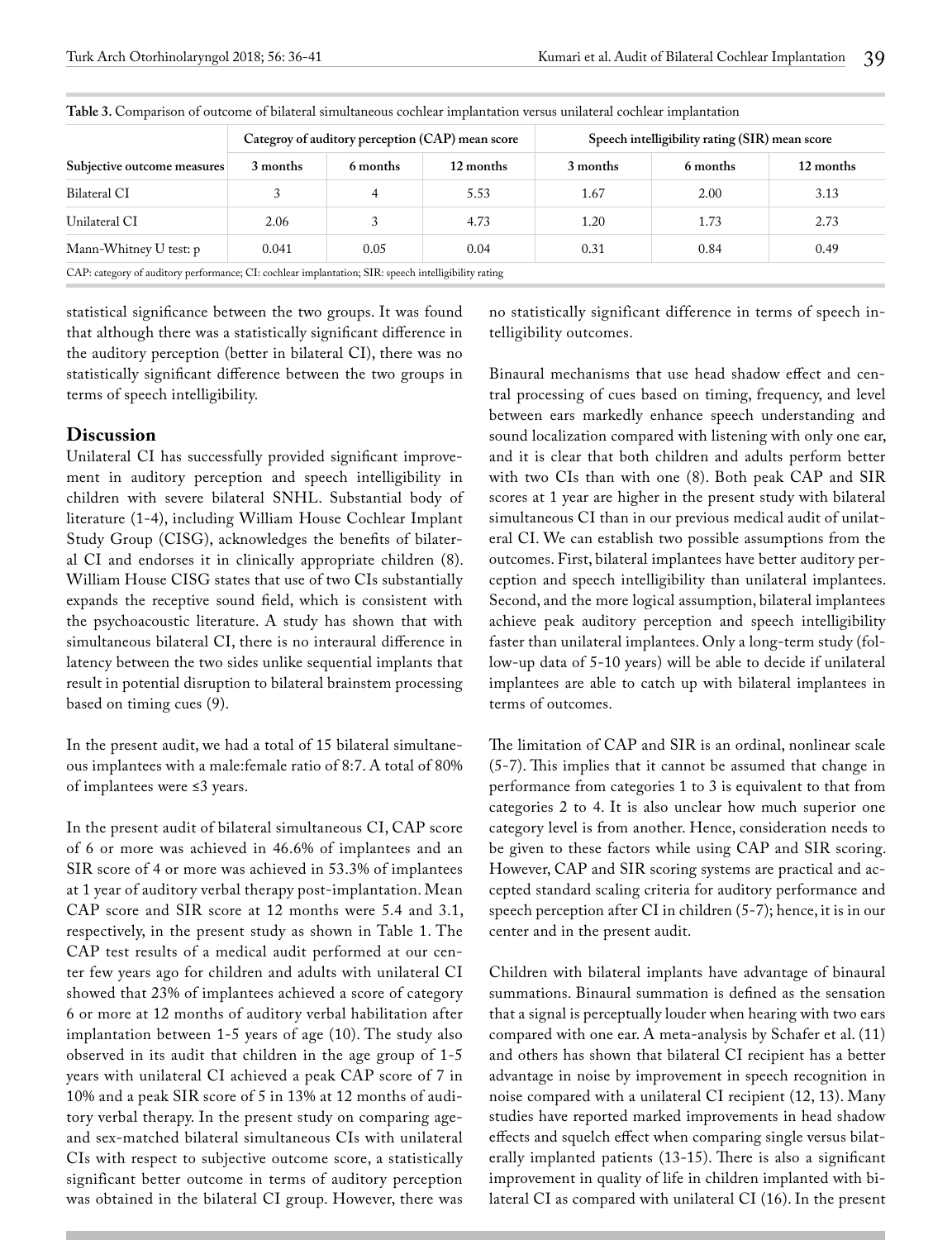audit, we did not have data to assess the binaural summation benefit, parental perception, and quality of life measure.

The incidence of revision CI surgery from various studies around the world ranges from 4.1% to 18.5% with higher incidence in children than adult implantees (17-19).

The most common reason for cochlear reimplantation worldwide includes device failure (58%-78%) followed by medical causes (3%-37%) and electrode displacement (6%-16%) (17, 20, 21). The only indication of cochlear reimplantation in the present study was two cases of hard failure of device (6.67%) for bilateral CI as depicted in Table 3. This factor of need for cochlear reimplantation can be a huge financial burden for patients and needs to be explained to the family during counseling for bilateral CI.

Several studies and CISG have advocated for bilateral CI to be considered the standard of care treatment option for adults and children with bilateral advanced degree of SNHL (8, 22). Our audit performed in a developing country supports bilateral CI in children with severe bilateral SNHL. However, future studies with large number of patients and long-term follow-up data are required to give a conclusive statement.

#### **Limitation of the study**

Since the sample size was small, no statistical correlation was carried out. Since data for sound localization test, binaural summation and hearing in noise test, parental satisfaction, and quality of life measures were not available, they were not evaluated and studied.

#### **Conclusion**

The present audit supports the claim that bilateral CI in severe prelingual bilateral SNHL is better than unilateral CI, which is statistically significant for auditory perception, however, at increased cost. We also recommend that future studies should be performed to analyze the sound localization capability and hearing in noise test of bilateral implantees and compare it with unilateral implantees.

**Ethics Committee Approval:** Ethics committee approval was received for this study from the ethics committee of Madras ENT Research Foundation (MERF EC-AUG 16/16).

**Informed Consent:** Written informed consent was obtained from patients who participated in this study.

Peer-review: Externally peer-reviewed.

**Author Contributions:** Concept - M.K., A.K., S.G., N.C., T.S., K.C.; Design - M.K., A.K., S.G., N.C., T.S., K.C.,; Supervision - M.K., A.K., S.G., N.C., T.S., K.C.,; Materials - A.K., S.G.; Data Collection and/or Processing - A.K., S.G., K.C.R.; Analysis and/ or Interpretation - A.K., S.G., N.C.; Literature Review - A.K., T.S.; Writing - S.G., A.K.; Critical Reviews - M.K.

**Conflict of Interest:** No conflict of interest was declared by the authors.

**Financial Disclosure:** The authors declared that this study has received no financial support.

### **References**

- 1. Tyler RS, Gantz BJ, Rubinstein JT, Wilson BS, Parkinson AJ, Wolaver A, et al. Three-month results with bilateral cochlear implants. Ear Hear 2002; 23(1 Suppl): 80S-9S. **[\[CrossRef \]](https://doi.org/10.1097/00003446-200202001-00010)**
- 2. Müller J, Schon F, Helms J. Speech understanding in quiet and noise in bilateral users of the MED-EL COMBI 40/40+ cochlear implant system. Ear Hear 2002; 23: 198-206. **[\[CrossRef \]](https://doi.org/10.1097/00003446-200206000-00004)**
- 3. Nopp P, Schleich P, D'haese P. Sound localization in bilateral users of MED-EL COMBI 40/40+ cochlear implants. Ear Hear 2004; 25: 205-14. **[\[CrossRef \]](https://doi.org/10.1097/01.AUD.0000130793.20444.50)**
- 4. van Hoesel RJ. Exploring the benefits of bilateral cochlear implants. Audiol Neurootol 2004; 9: 234-46. **[\[CrossRef \]](https://doi.org/10.1159/000078393)**
- 5. Archbold S, Lutman M, Marshall D. Categories of auditory performance. Ann Otol Rhinol Laryngol Suppl 1995; 166: 312-4.
- 6. Archbold S, Lutman ME, Nikolopoulos T. Categories of auditory performance: inter-user reliability. Br J Audiol 1998; 32: 7-12. **[\[CrossRef\]](https://doi.org/10.3109/03005364000000045)**
- 7. Allen MC, Nikolopoulos TP, O'Donoghue GM. Speech intelligibility in children after cochlear implanation. Am J Otol 1998; 19: 742-6.
- 8. Balkany T, Hodges A, Telischi F, Hoffman R, Madell J, Parisier S, et al. William House Cochlear Implant Study Group: position statement on bilateral cochlear implantation. Otol Neurotol 2008; 29:107-8. **[\[CrossRef \]](https://doi.org/10.1097/mao.0b013e318163d2ea)**
- 9. Gordon KA, Valero J, van Hoesel R, Papsin BC. Abnormal timing delays in auditory brainstem responses evoked by bilateral cochlear implant use in children. Otol Neurotol 2008; 29: 193-8. **[\[CrossRef \]](https://doi.org/10.1097/mao.0b013e318162514c)**
- 10. Kameswaran M, Raghunandhan S, Natarajan K, Basheeth N. Clinical Audit of outcomes in cochlear implantation an Indian Experience. Indian J Otolaryngol Head Neck Surg 2006; 58: 69-73.
- 11. Schafer EC, Amlani AM, Seibold A, Shattuck PL. A meta-analytic comparison of binaural benefits between bilateral cochlear implants and bimodal stimulation. J Am Acad Audiol 2007; 18: 760-76. **[\[CrossRef \]](https://doi.org/10.3766/jaaa.18.9.5)**
- 12. Mosnier I, Sterkers O, Bebear JP, Godey B, Robier A, Deguine O, et al. Speech performance and sound localization in a complex noisy environment in bilaterally implanted adult patients. Audiol Neurotol 2009; 14: 106-14. **[\[CrossRef \]](https://doi.org/10.1159/000159121)**
- 13. Gantz BJ, Dunn CC, Walker EA, Kenworthy M, Van Voorst T, Tomblin B, et al. Bilateral cochlear implants in infants: a new approach—Nucleus Hybrid S12 project. Otol Neurotol 2010; 31: 1300-9. **[\[CrossRef \]](https://doi.org/10.1097/MAO.0b013e3181f2eba1)**
- 14. Dunn CC, Tyler RS, Witt SA. Benefit of wearing a hearing aid on the unimplanted ear in adult users of a cochlear implant. J Speech Lang Hear Res 2005; 48: 668-80. **[\[CrossRef \]](https://doi.org/10.1044/1092-4388(2005/046))**
- 15. Morera C, Manrique M, Ramos A, Garcia-Ibanez L, Cavalle L, Huarte A, et al. Advantages of binaural hearing provided through bimodal stimulation via a cochlear implant and a conventional hearing aid: a 6-month comparative study. Acta Otolaryngol 2005; 125: 596-606. **[\[CrossRef \]](https://doi.org/10.1080/00016480510027493)**
- 16. Bichey BG, Miyamoto RT. Outcomes in bilateral cochlear implantation. Otolaryngol Head Neck Surg 2008; 138: 655-61. **[\[CrossRef\]](https://doi.org/10.1016/j.otohns.2007.12.020)**
- 17. Masterson L, Kumar S, Kong J, Briggs J, Donnelly N, Axon P, et al. Cochlear implant failures: lessons learned from a UK centre. J Laryngol Otol 2012; 126: 15. **[\[CrossRef \]](https://doi.org/10.1017/S0022215111002829)**
- 18. Brown KD, Connell SS, Balkany TJ, Eshraghi AE, Telischi FF, Angeli SA. Incidence and indications for revision cochlear implant